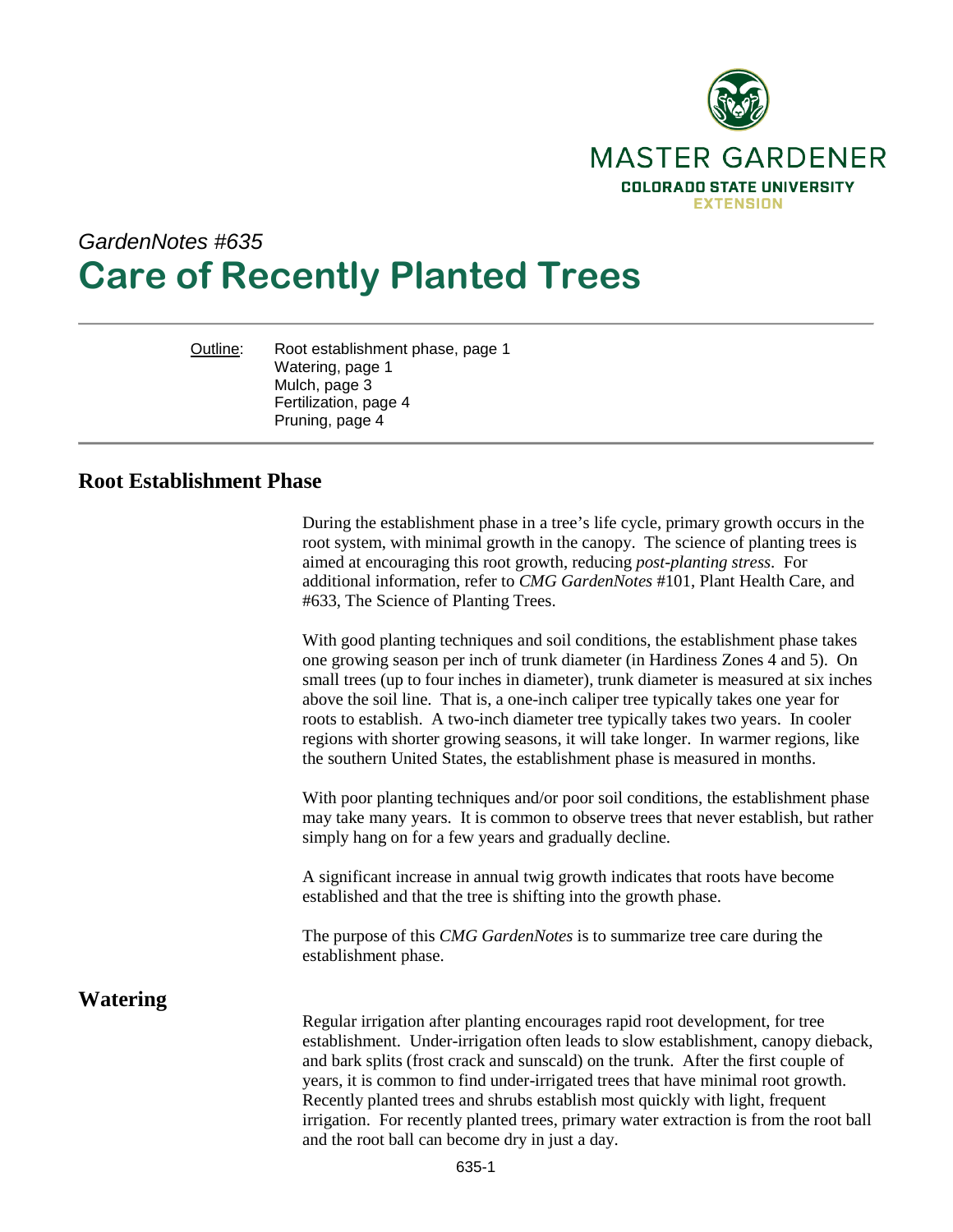Larger volumes of water applied infrequently will not compensate for the need for frequent, light irrigation. On newly planted trees, soil amendments do not significantly reduce the need for frequent irrigation. Drought-tolerant species are not drought-tolerant until the root system becomes established. In sites without ideal irrigation management, smaller-sized nursery stock would be preferred because they establish faster.

**When watering non-established trees, check the soil frequently, and water according to need.** The soil could be dry in the root ball and wet in the backfill, or wet in the root ball and dry in the backfill. If the tree is planted in a newly sodded/seeded irrigated lawn, it is typically over-watered. [Figure 1]



Figure 1. On non-established trees, check the water needs in the root ball and back fill soil frequently. Water according to observed needs.

The only way to know the watering needs of non-established trees is to check soil moisture levels. A useful tool for the home gardener is a houseplant water meter. While somewhat inaccurate, it can indicate wet or dry. (Note: If the fertility is high, it will read on the wet side. If fertility is low, it will read on the dry side.)

Check both the root-ball soil and the backfill soil. For a two-inch caliper tree in Hardiness Zone 5, it takes one growing season for the roots to extract significant amounts of water from the backfill soil, and two or more years for significant water extraction from the soil beyond the planting hole. [Figure 2]



Figure 2. Check water needs in the root-ball soil and the backfill soil.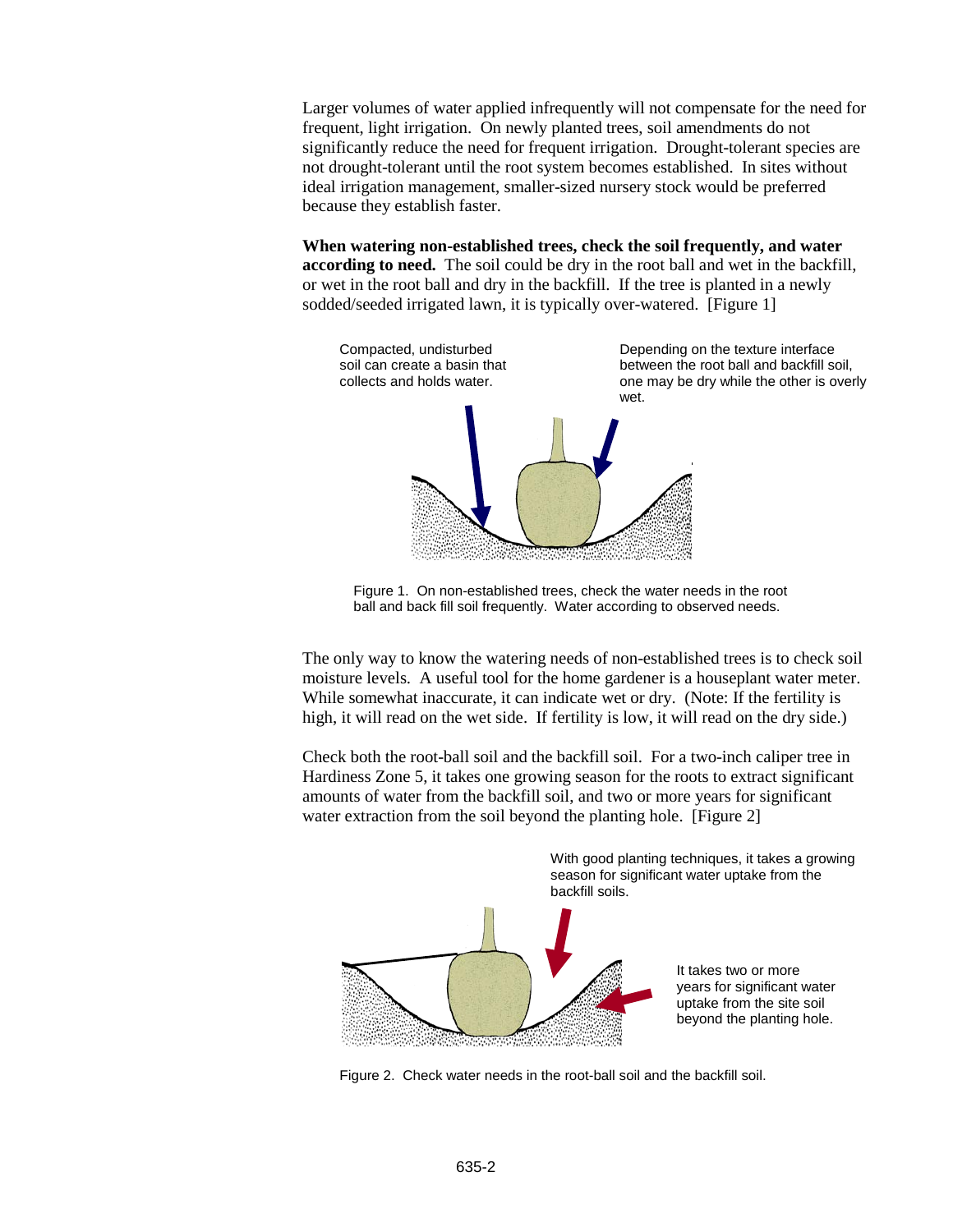Learn by carefully monitoring the amount and frequency of irrigation needed for each tree. Estimated irrigation needs are given in Table 1.

#### **Table 1.**

### **Estimated Irrigation of Newly Planted Trees and Shrubs** (during the growing season) – **Check soil moisture and water as needed.**

| <b>Size of Nursery Stock</b> | <b>Irrigation Need for Vigor</b>                                                                                                                                                                                                                                                                                                       |
|------------------------------|----------------------------------------------------------------------------------------------------------------------------------------------------------------------------------------------------------------------------------------------------------------------------------------------------------------------------------------|
| <2-inch caliper              | Daily for 2 weeks - Depending on temperature and<br>$\circ$<br>wind, apply 1-2 gallons per inch of trunk diameter.<br>Every other day for 2 months - Depending on<br>$\circ$<br>temperature and wind, apply 2-4 gallons per inch of<br>trunk diameter.<br><b>Weekly until established</b> (one to two or more<br>$\circ$<br>seasons).  |
| 2-4-inch caliper             | <b>Daily for 4 weeks</b> – Depending on temperature and<br>$\circ$<br>wind, apply 1-2 gallons per inch of trunk diameter.<br>Every other day for 3 months - Depending on<br>$\circ$<br>temperature and wind, apply 2-4 gallons per inch of<br>trunk diameter.<br>Weekly until established (two to four or more<br>$\circ$<br>seasons). |
| >4-inch caliper              | Daily for 6 weeks - Depending on temperature and<br>$\circ$<br>wind, apply 1-2 gallons per inch of trunk diameter.<br>Every other day for 5 months- Depending on<br>$\circ$<br>temperature and wind, apply 2-4 gallons per inch of<br>trunk diameter.<br>Weekly until established (four or more seasons).<br>$\circ$                   |

- Check the actual water need before watering. A common mist clayey soils (with poor drainage) is to apply too much water per irrigation, waterlogging the planting hole. Never apply irrigation if soil is saturated.
- Trunk diameter on small trees is measured at six inches above the soil line.
- As a rule of thumb for Hardiness Zones 4 and 5, establishment takes one season per inch of trunk caliper.
- In Colorado winters without routine moisture, water newly planted trees monthly. However, do not water if the ground is frozen.
- In our dry, semi-arid climate, there is benefit from applying additional irrigation outside the root-ball area. This can be done with a ringed soil berm that allows water to percolate into the soil or a soaker-type hose running around the backfill area.

## **Mulch to Protect Tree from Lawnmowers, Weed Eaters, and Grass Competition**

Wood/bark-chip mulch is highly recommended on newly planted trees. The mulch protects the trees from lawn mower and weed eater injury. Trees with a mulch ring typically have 20% more early growth compared to trees where grass grows up to the trunk. This is due to the lack of competition with the grass and/or weeds.

In a landscape setting, the mulch ring is typically two to four feet wide up to the width of the dripline (spread of branches). Wood chip mulch three to four inches deep gives better weed control and prevents additional soil compaction by foot traffic.

On newly planted trees, do not mulch over the root ball. On established trees, keep mulch back six inches from the trunk. Never pile wood/bark chips up against the